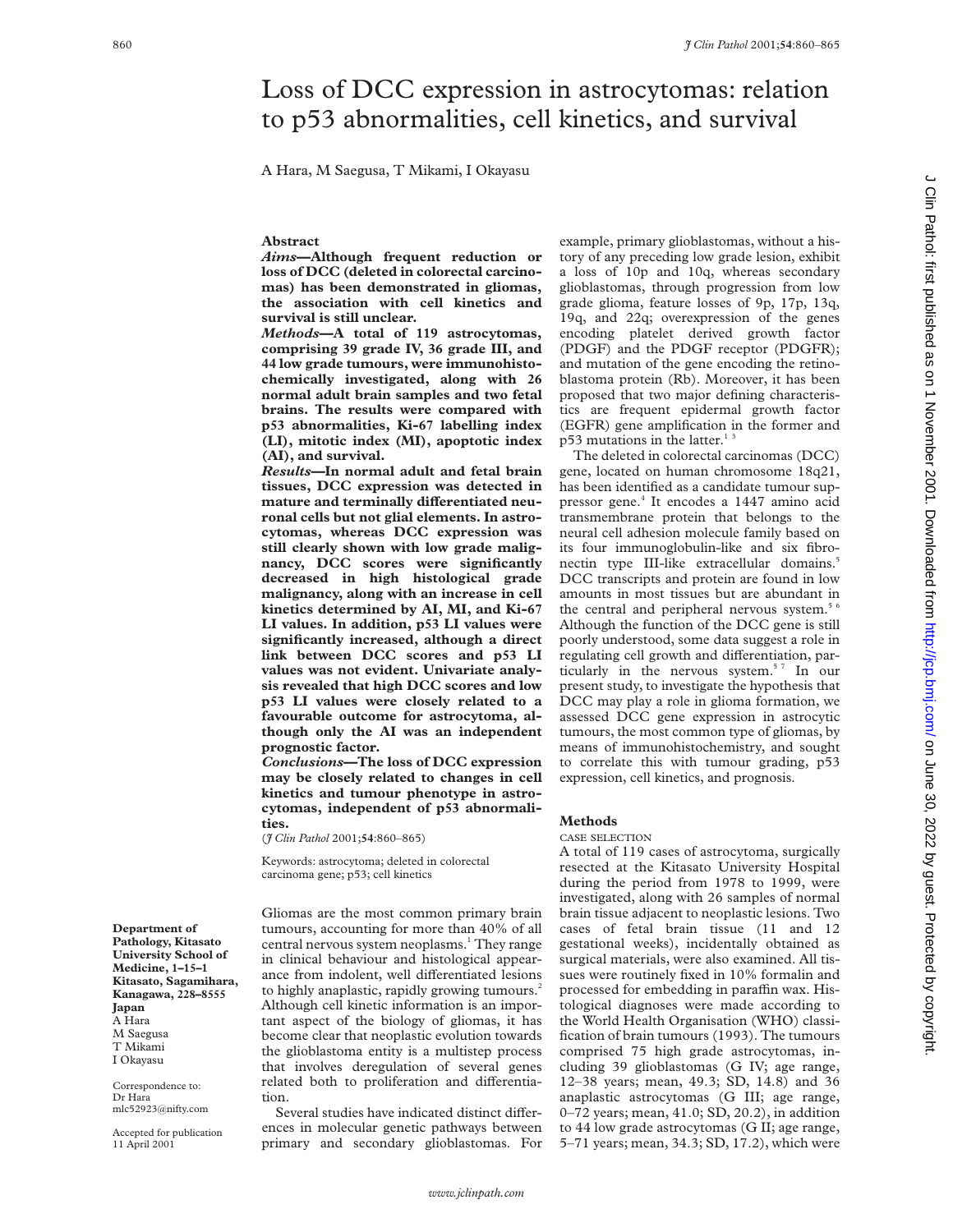

*Figure 1 (A, C) Haematoxylin and eosin staining and (B, D) DCC (deleted in colorectal carcinoma) immunoreactivity in adult (A, B) and fetal (C, D) normal brain tissue. (B) DCC immunopositivity is evident in axons and nerve cell bodies, but not in glial cells. (D) Note that neuronal and glial precursor cells in the ventricular and subventricular zone (lower lamina) are negative. Original magnification (A, B),* ×*400; (C, D)* ×*200.*

further subclassified into 42 fibrillary (six cases had a small foci of gemistocytic cell component) and two gemistocytic subtypes. No pilocytic astrocytomas were included. Four of the 39 glioblastomas were categorised as secondary type because the patients had a history of preceding low grade astrocytoma.

Thirty four of the patients with low grade astrocytoma had been treated with postoperative radiation because of incomplete resection, whereas all the patients with high grade astrocytoma had received adjuvant radiation and chemotherapy.

### IMMUNOHISTOCHEMISTRY

Immunohistochemistry was performed using a combination of microwave oven heating and standard streptavidin–biotin–peroxidase complex (LSAB kit; Dako, Copenhagen, Denmark) methods. After heat treatment (six five minute cycles for DCC and three five minute cycles for Ki-67 and  $p53$ ) in 10 mM citrate buffer (pH 6.0), the slides were incubated overnight at 4°C with optimum dilutions of primary antibodies. The antibodies used were a mouse monoclonal antihuman DCC antibody (clone G97–449; 1/1000 dilution; PharMingen, San

Diego, California, USA), a rabbit antihuman Ki-67 rabbit polyclonal antibody (1/150 dilution; Dako), and DO-7 (1/1000 dilution; Novocastra, Newcastle upon Tyne, UK) for the p53 protein (this antibody reacts both with wild-type and mutant p53). As a negative control, 0.01M phosphate buffered saline or mouse serum (1/500 dilution) was used instead of primary antibodies. As a positive control for p53, an ovarian carcinoma known to express the protein was used.<sup>8</sup>

### SCORING FOR DCC IMMUNOREACTIVITY

Scoring of the immunohistochemistry results was performed according to the methods described by Sinicrope *et al*, <sup>9</sup> with minor modifications. Briefly, based on the proportions of immunopositive cells, five categories were defined as follows: 0, all negative;  $1+$ ,  $\lt 2\%$ positive cells; 2+, 25–49%; 3+, 50–74%; and 4+, > 75%. The immunointensity was also subclassified into four groups as follows: 0, negative; 1+, weak; 2+, moderate; 3+, strong. Normal nerve cells were used as internal positive controls, the immunointensity being set as 3+. Immunoreactivity scores for each case were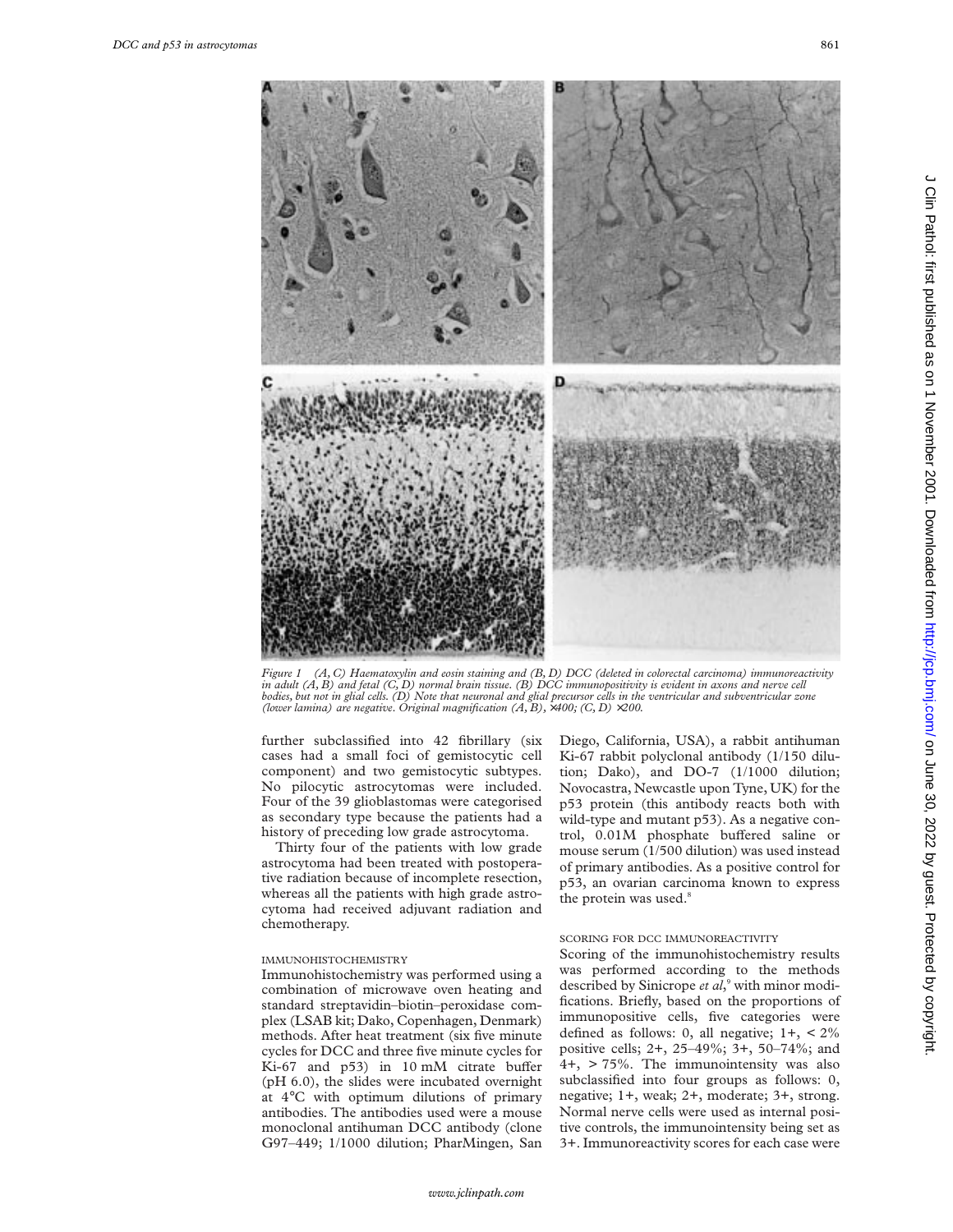

*Figure 2 Haematoxylin and eosin staining (A, B, C, D) and DCC (deleted in colorectal carcinoma) immnoreactivity (E, F, G, H) in low grade astrocytomas (A, E: fibrillary subtype; B, F: gemistocytic subtype), an anaplastic astrocytoma (C, G), and a glioblastoma (D, H). Note strong intensities (E, F, G), and absence of staining (H). Original magnification,* ×*400.*

produced by multiplication of the values for the two parameters.

## p53 AND KI-67 LABELLING INDICES

p53 and Ki-67 labelling indices (LI) were determined as percentages by counting at least 1000 cells in randomly selected high power fields  $(x400)$ . Only nuclei with strong diffuse staining were considered positive.

# APOPTOTIC AND MITOTIC INDICES

Apoptotic cells, which generally showed condensed and homogenous chromatin and strongly eosinophilic cytoplasm, with or without small nuclear fragments, were identified according to the criteria of Kerr and colleagues<sup>10</sup> in haematoxylin and eosin stained sections using high power magnification (×400). Apoptotic indices (AI) were calculated after at least 1000 nuclei in randomly selected fields were examined for each sample. Areas of severe inflammatory cell infiltration and necrosis were excluded. Mitotic indices (MI) were calculated in a similar manner, counting mitotic figures.

# **STATISTICS**

Statistical analysis of data for immunoreactivity scores, p53, Ki-67 LI values, MI values, and AI values was performed using the Mann-Whitney U test, Spearman's correlation coefficient, and the  $\chi^2$  test. Survival was measured from the time

of the primary operation and survival curves were generated by the methods of Kaplan and Meier. The log rank test and Cox proportional hazard modelling were performed to compare survival rates. The cut off point for significance was defined as  $p < 0.05$ .

### **Results**

### DCC AND p53 EXPRESSION

DCC immunoreactivity was intense in the axons of neuronal cells but faint in nerve cell bodies, in contrast to glial cells, which were consistently negative in normal brain tissue (fig 1B). In fetal brain tissue, DCC immunopositivity was detected in mature neuronal cells in the intermediate zone, cortical plate, and molecular layers, whereas neuronal precursor cells and glial fibrillary acidic protein positive glial cells lacked immunoreactivity (fig 1D). In low grade astrocytomas, moderate to strong diffuse immunoreactivity for DCC was seen in the cytoplasm and neuropil, with similar expression patterns seen in fibrillary and gemistocytic phenotypes, independent of cell type and cell size. Relatively frequent DCC immunostaining was also seen in anaplastic astrocytomas, whereas it was completely lacking or sporadically weak in glioblastomas (fig 2E–H). In addition, progressive loss of DCC immunoreactivity was seen in two of four secondary glioblastomas.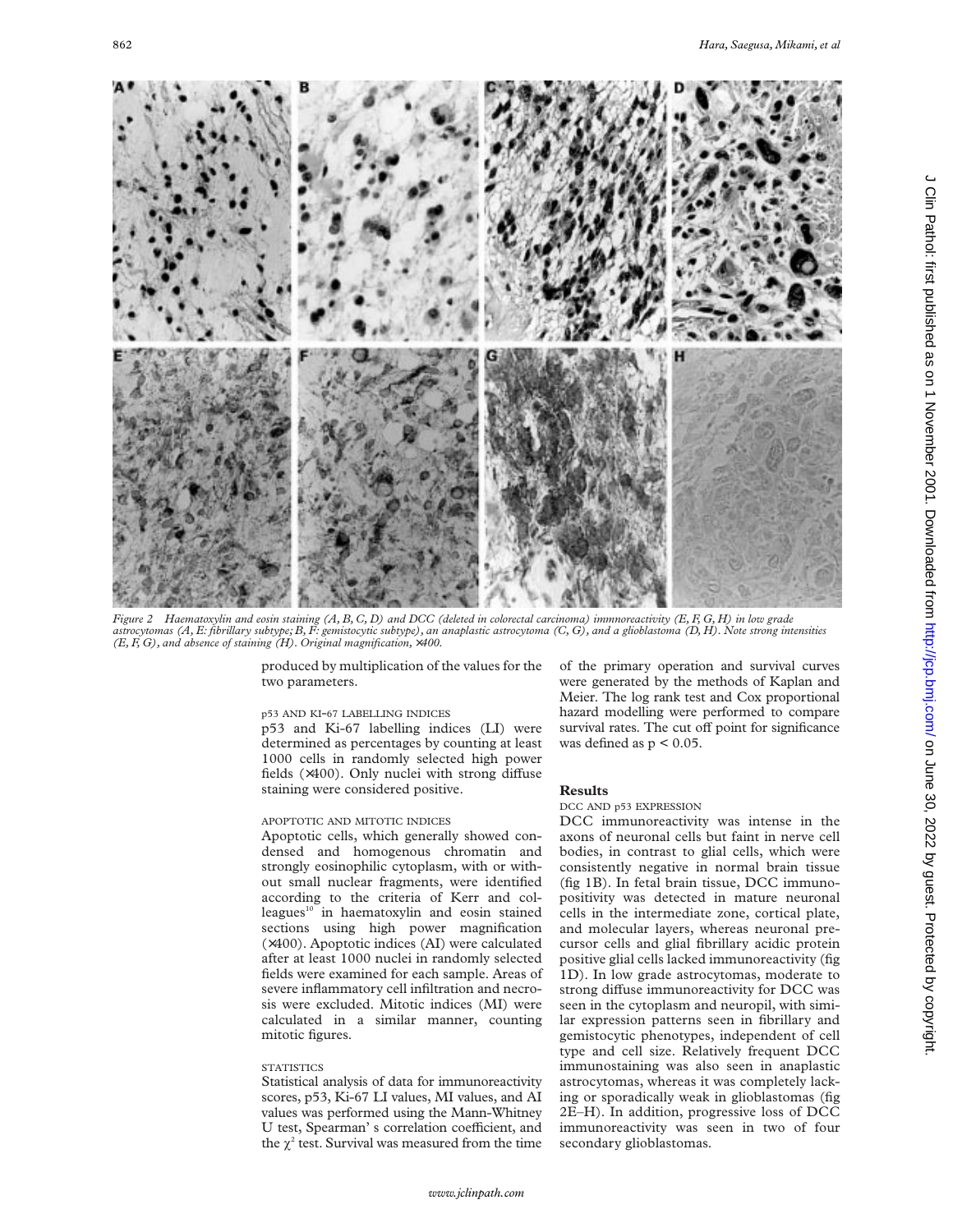

Figure 3 (A) DCC (deleted in colorectal carcinoma) immunoreactivity scores; (B) p53 labelling index (LI); and (C) Ki-67 LI, mitotic index (MI), and<br>apoptotic index (AI). The data are mean (SD) values. a: p = 0.004; b: p

A distinct nuclear pattern of p53 immunoreactivity was seen in astrocytomas—sporadic in low and diffuse in high grade tumours-but no immunostaining was seen in normal tissue.

Average DCC scores were significantly lower in grade IV astrocytomas than in other tumours, whereas average p53 LI values showed a stepwise increase from low to high grade astrocytomas, with the difference being significant (fig 3A, B).

### Ki-67 LI, MI, AND AI

Average Ki-67 LI values, in addition to MI and AI values, showed a stepwise increase from grade II to grade IV astrocytomas, with the difference being significant (fig 3C).

Significant correlations among Ki-67 LI, MI, and AI were evident in all categories (Ki-67 LI *v* AI, *r* = 0.47, p < 0.0001; MI *v* AI, *r* = 0.45, p < 0.0001; Ki-67 LI *v* MI, *r* = 0.48,  $p < 0.0001$ ).

RELATIONS BETWEEN DCC, p53 LI, Ki-67 LI, MI, AND AI

To examine the relation between DCC or p53 expression and cell kinetics, a subdivision was made into two categories on the basis of average values (mean DCC score, 3.7; SD, 0.4; mean p53 LI, 32.4; SD, 3.1). Overall, high



*Figure 4 Correlations among immunoreactive scores for (A) DCC (deleted in colorectal carcinoma), (B) p53 labelling index (LI), or (C) DCC/p53 LI*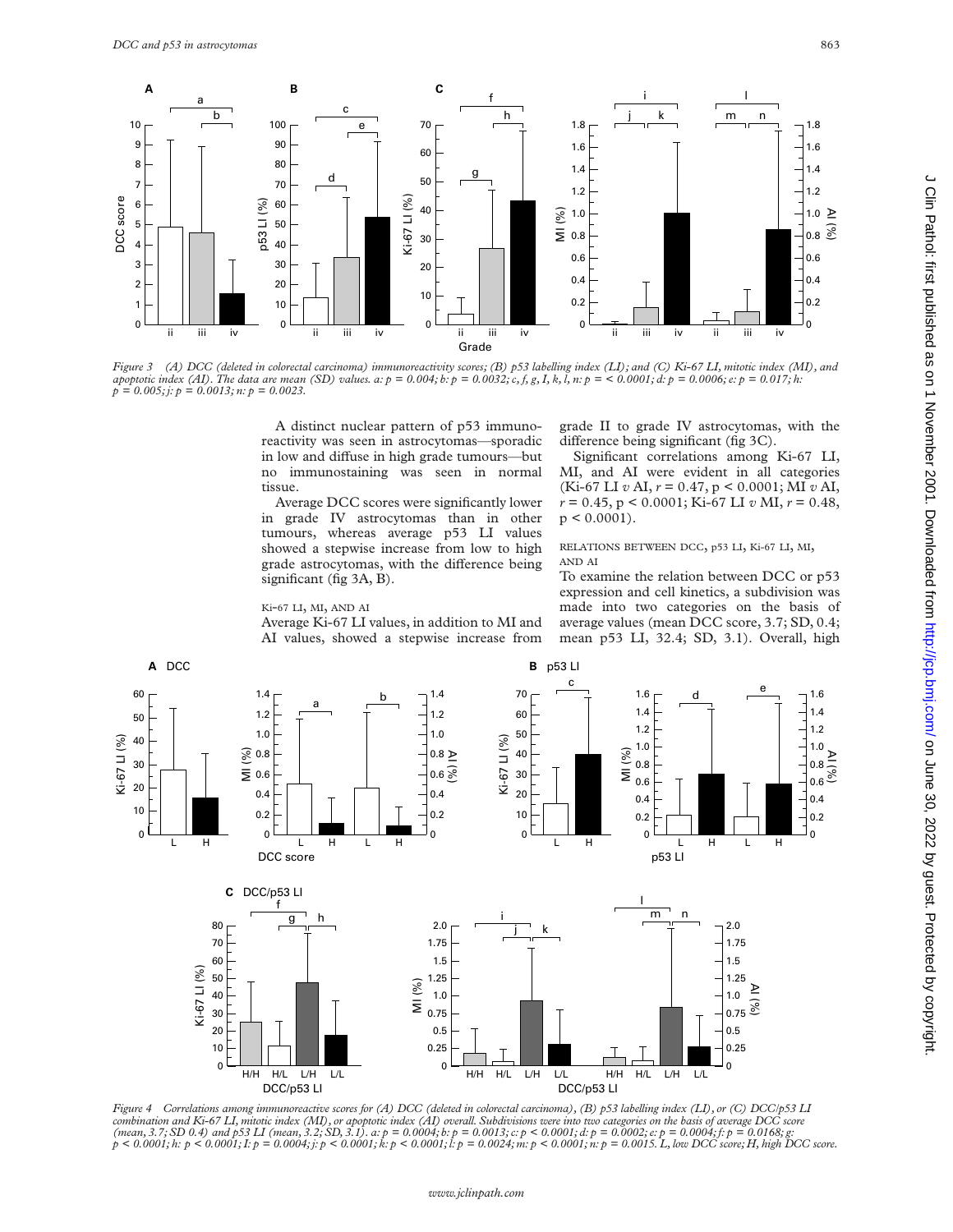*Table 1 Univariate analysis of prognostic factors for astrocytomas*

| Factor             | Category          | $\boldsymbol{n}$ | Log rank c2 | p Value  | Favourable feature |
|--------------------|-------------------|------------------|-------------|----------|--------------------|
| Grade              | П                 | 25               | 22.919      | < 0.0001 | Grade II           |
|                    | Ш                 | 24               |             |          |                    |
|                    | IV                | 19               |             |          |                    |
| DCC score          | $\geqslant$ 3     | 41               | 4.346       | 0.037    | High score         |
|                    | $\leq 4$          | 27               |             |          |                    |
| p53 LI (%)         | >40               | 22               | 5.330       | 0.021    | Low value          |
|                    | $\leq 40$         | 46               |             |          |                    |
| $Ki-67 LI (%)$     | >30               | 21               | 13.004      | 0.0003   | Low value          |
|                    | $\leq 30$         | 47               |             |          |                    |
| $MI(\%)$           | > 0.40            | 19               | 20.795      | < 0.0001 | Low value          |
|                    | $\leq 0.40$       | 49               |             |          |                    |
| AI(%)              | > 0.40            | 14               | 5.032       | < 0.0001 | Low value          |
|                    | $\leq 0.40$       | 54               |             |          |                    |
| DCC score $\geq 3$ | p53 LI >40        | 31               | 15.105      | 0.002    | DCC score $\leq 4$ |
| DCC score $\geq 3$ | $p53 L I \leq 40$ | 10               |             |          | p53 LI >40         |
| DCC score $\leq 4$ | p53 LI >40        | 15               |             |          |                    |
| DCC score $\leq 4$ | $p53 L I \leq 40$ | 12               |             |          |                    |

n, number of cases; DCC, deleted in colorectal cancer; LI, labelling index; MI, mitotic index; AI, apoptotic index.

> DCC expression (score  $= 4$ ) was associated with lower values of MI and AI (fig 4A). Although there was a similar association with Ki-67 LI, it was not significant ( $p = 0.067$ ). In contrast, high p53 LI values were significantly associated with higher values for the three proliferation indices (fig 4B). Tumours with a combination of low DCC score and high p53 LI showed significantly higher values for Ki-67 LI, MI, and AI than those with a high DCC and a low p53 LI (fig 4C). These associations were also retained after exclusion of low grade tumours (data not shown).

#### SURVIVAL ANALYSIS

Overall univariate analysis for prognostic markers by the log rank test revealed prognostic value for histological grade, DCC score, and p53 LI, Ki-67 LI, MI, and AI values, and the combination of DCC and p53 status (table 1). Figure 5 illustrates Kaplan-Meier curves for the relation between DCC score or p53 LI and overall survival time. In the multivariate analysis, AI values had an independent prognostic impact.

In high grade tumour groups, none of the markers investigated had prognostic significance, with the exception of MI ( $p = 0.02$ , univariate) and AI ( $p = 0.02$ , multivariate).

### **Discussion**

Our study clearly showed that DCC protein is expressed predominantly in axons and nerve cell bodies in the adult normal brain, limited to mature, terminally differentiated neuronal cells, and is not present in precursor cells in fetal brain. The fact that DCC is a receptor or a component of a receptor that mediates the

effects of netrin-1 on commissural axons $11$ suggests that it plays a role in controlling and maintaining the differentiation of neurones. In contrast, we could not detect DCC immunoexpression in normal astrocytes, even in fetal brain, although DCC transcripts and protein have been detected in the normal astrocytic lineage using the reverse transcription polymerase chain reaction (RT-PCR) and immunoblot assays.<sup>12</sup>

Under pathological conditions, if DCC is present, increased cell proliferation may be kept under control, whereas a lack of this protein might lead to loss of cell interaction and proliferation control, and eventually cell dispersion.13 Recent studies have revealed that frequent loss of heterozygosity (LOH), loss of expression, or somatic mutations of the DCC gene are involved in tumorigenesis in various types of human cancers.<sup>5 14-18</sup> We have shown previously that reduction or loss of DCC immunoreactivity correlates positively with impaired mRNA expression but not LOH status in ovarian and endometrial carcinomas.<sup>8 19</sup>

Several investigators have indicated a frequent loss of DCC expression in most high grade glioblastomas. Scheck and Coons suggested that DCC transcripts are reduced in most high grade gliomas,<sup>20</sup> and Ekstrand et al showed altered DCC expression in glioblastoma xenografts.<sup>21</sup> Reyes-Mugica *et al* demonstrated that the DCC expression is more likely to be reduced in higher grade gliomas, and that secondary glioblastomas are more often DCC negative (eight of 15) compared with primary cases (six of  $26$ ).<sup>12</sup> In our series, the reduction or loss of DCC immunoreactivity was closely related to high histological grades, being significantly associated with cell proliferation, even in high grade astrocytomas. Moreover, progressive reduction of DCC expression was also seen in two of four secondary glioblastomas.

In contrast, we found that p53 LI values were positively linked with histological malignancy and cell kinetics determined by parameters of cell division and apoptosis. Therefore, an inverse association might have been expected between DCC expression and p53 alteration during astrocytoma progression, but our results revealed no direct significant link between the two, suggesting that impaired DCC expression might affect changes in tumour cell kinetics, independent of p53 status.

Nakatani *et al* have reported a significant association between reduced DCC expression and unfavourable prognosis in astrocytomas



*Figure 5 Kaplan-Meier survival curves according to immunoreactivity scores for (A) DCC (deleted in colorectal carcinoma*), (B) p53 labelling index (LI), and (C) a combination of the two parameters. (A),  $p = 0.0371$ ; (B),  $p = 0.021$ ; (C),  $p = 0.0017$ .